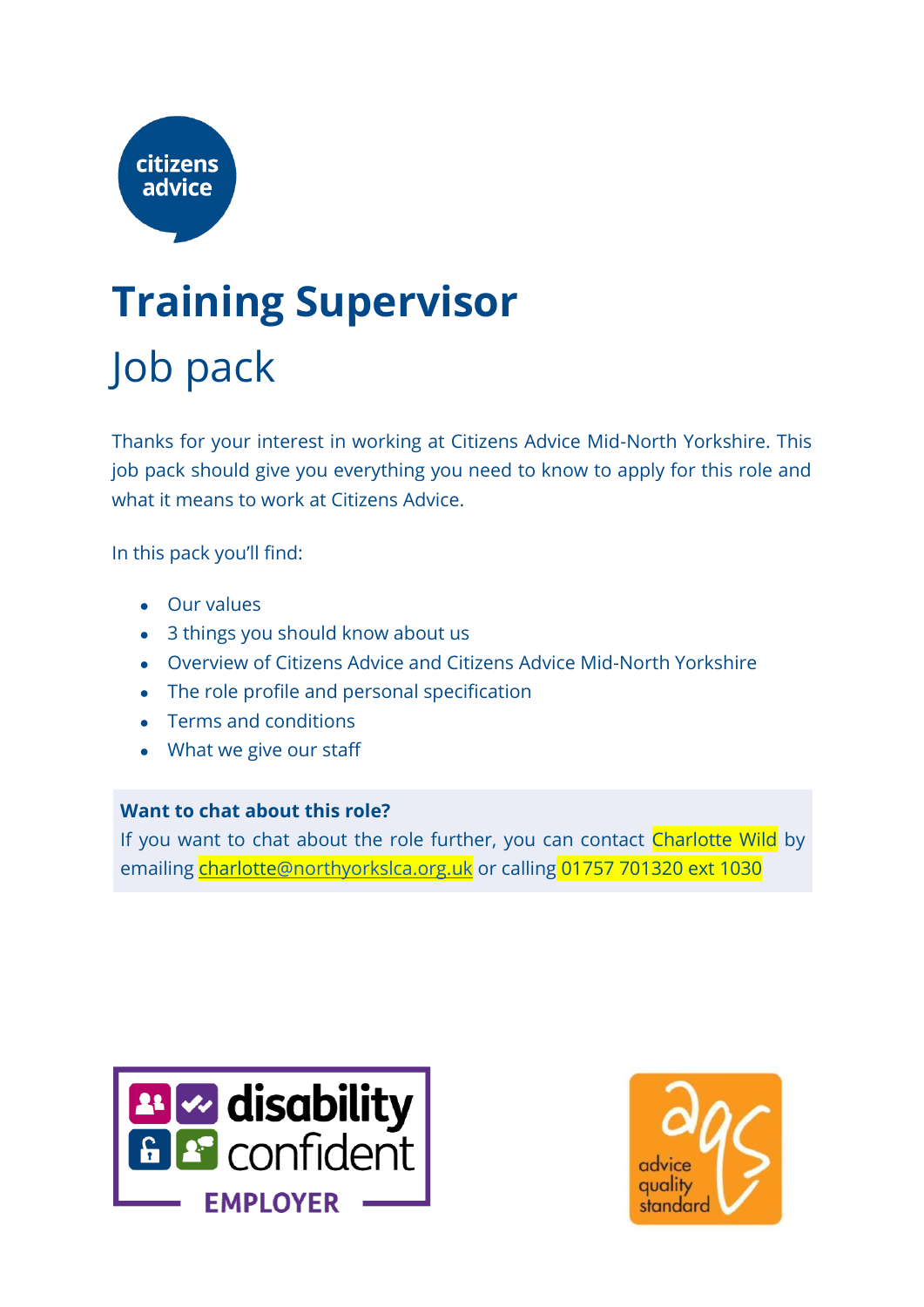

**We're inventive.** We're not afraid of trying new things and learn by getting things wrong. We question every idea to make it better and we change when things aren't working.

**We're generous.** We work together, sharing knowledge and experience to solve problems. We tell it like it is and respect everyone**.**

**We're responsible.** We do what we say we'll do and keep our promises. We remember that we work for a charity and use our resources effectively.

### **3 things you should know about us**

**1. We're local and we're national**. We have 6 national offices and offer direct support to people in around 300 independent local Citizens Advice services across England and Wales.

**2. We're here for everyone.** Our advice helps people solve problems and our advocacy helps fix problems in society. Whatever the problem, we won't turn people away.

**3. We're listened to - and we make a difference.** Our trusted brand and the quality of our research mean we make a real impact on behalf of the people who rely on us.

### **How Citizens Advice Mid-North Yorkshire works**

We deliver our service from four offices based in Northallerton, Malton, Richmond and Selby as well as a number of outreach locations and from our Advice Bus and Van. We give advice face to face, over the phone, and via web chat and email. We help over 14,000 people a year on all types of issues. We are an independent charity raising all our own money, and each of our offices has its own identity within the local community.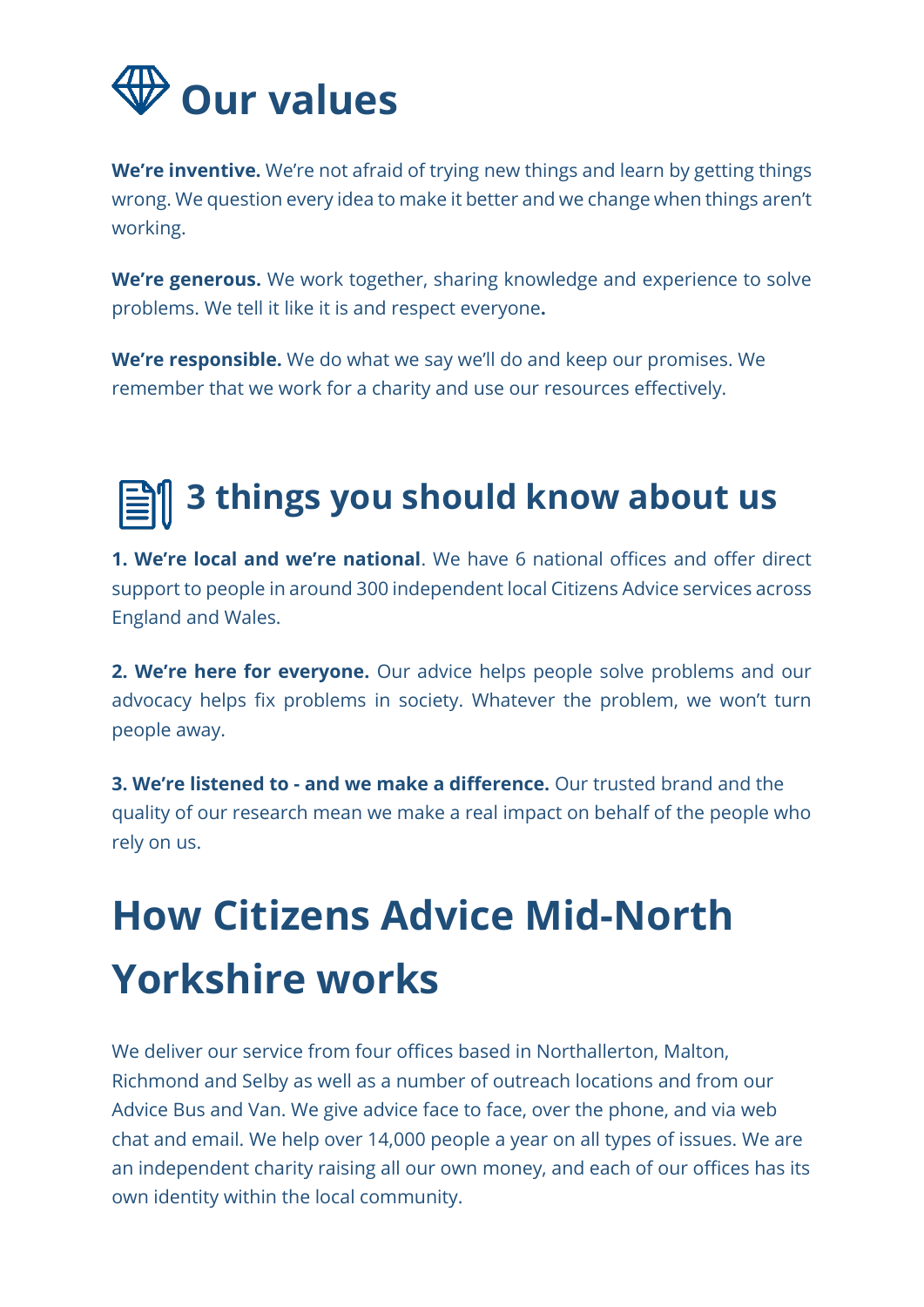## **Overview of Citizens Advice**

The Citizens Advice service is made up of Citizens Advice the national charity - and a network of around 300 local Citizens Advice members.

This role sits within our network of independent charities, delivering services from

- over 600 local Citizens Advice outlets
- over 1,800 community centres, GP surgeries and prisons

They do this with:

- 6,500 local staff
- over 23,000 trained volunteers

Our reach means 99% of people in England and Wales can access a local Citizens Advice within a 30-minute drive of where they live.

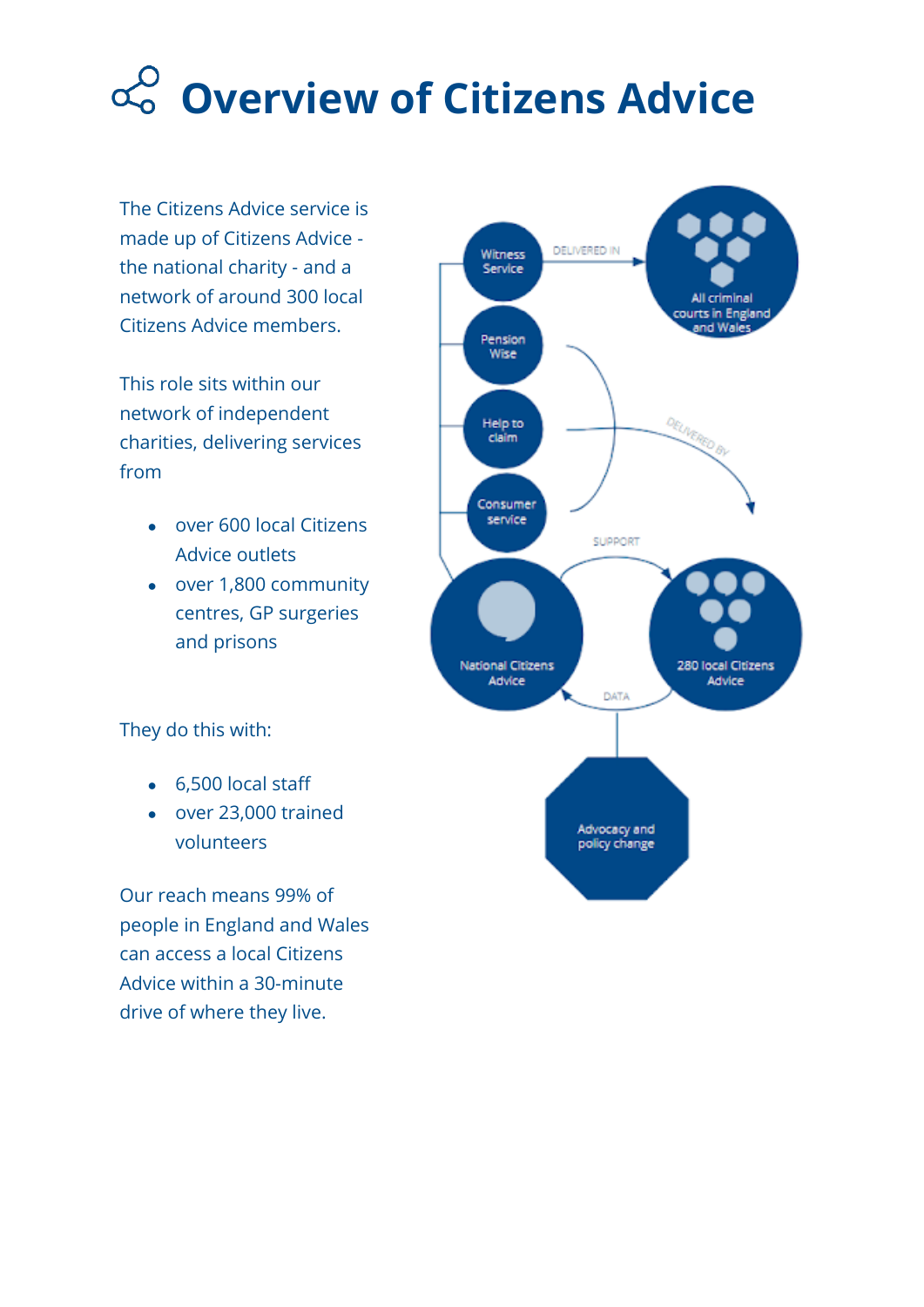

The Training Supervisor role will be responsible for recruiting, training and supporting our team of volunteers. The role requires a positive attitude and a desire to make a real difference in the community.



#### **Volunteer Recruitment and Selection**

- Promote volunteer opportunities, using different channels to target identified groups
- Deliver recruitment and selection activities that ensure a fit between the organisations needs and the volunteer's expectations
- Ensure new volunteers have a quality induction into the learning programme for their role.

#### **Volunteer Support, Supervision and Training**

- Ensure trainees and other staff are informed of the activities, content and practical issues in the Citizens Advice learning programmes
- Research, design and deliver training programmes, sessions, lesson plans and materials
- Ensure the effective performance management of volunteers and staff through regular supervision sessions and the appraisal process
- Ensure activities to recognise and reward volunteers are in place and delivered
- Ensure volunteers are aware of the policies and procedures in place to manage how they operate within the organisation
- Create a positive working environment in which equality and diversity are well managed, dignity at work is upheld and people can do their best
- Keep up to date with research and campaigns issues and ensure that this is promoted and integrated in a way relevant to the role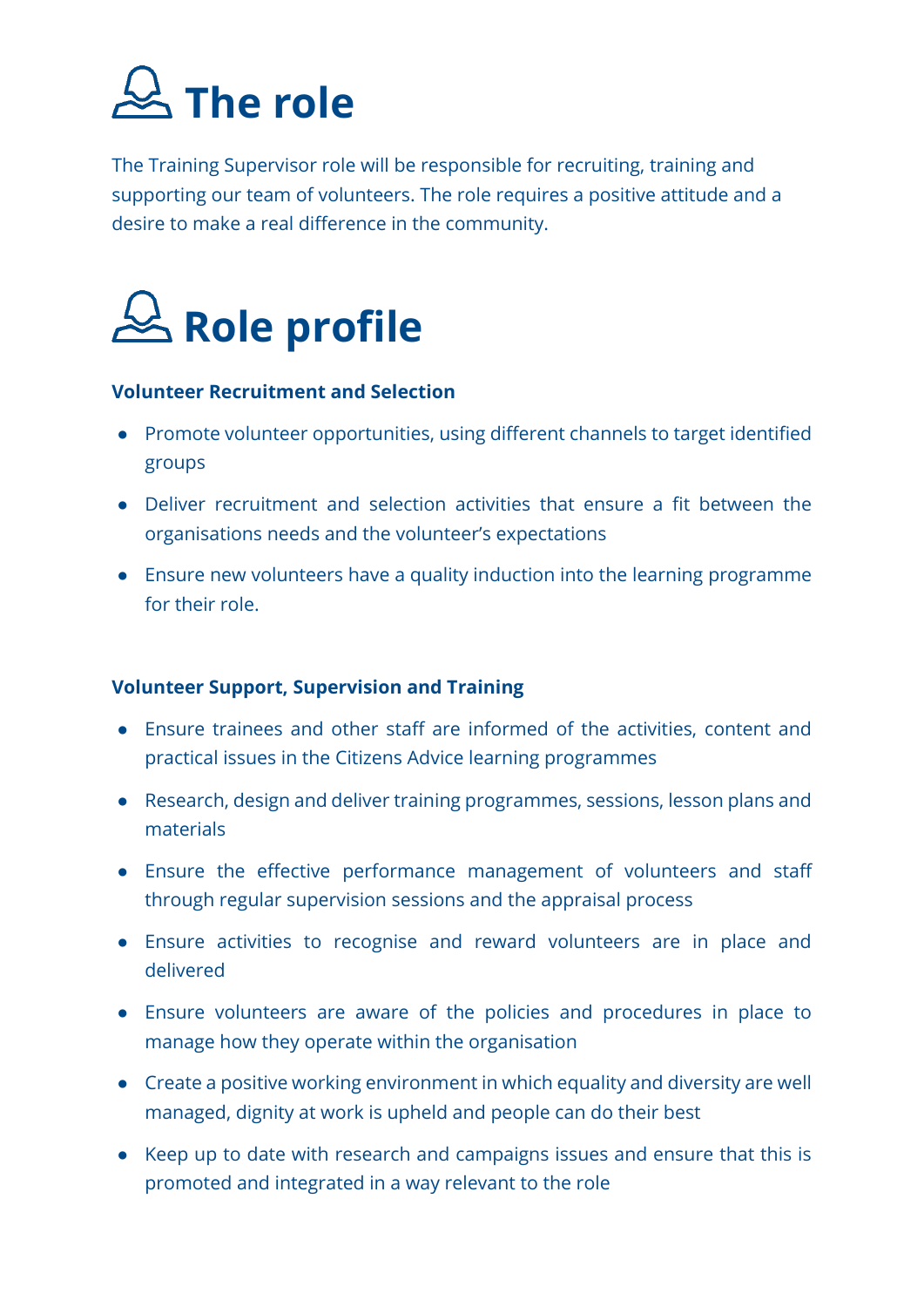● Keep technical knowledge up to date and provide appropriate level of support and supervision to individual workers depending on their level of competence.

#### **Administration**

- Provide oral and/or written reports on progress for line manager
- Ensure trainees are booked on to training courses, events and stocks of training materials are maintained
- Maintain effective admin systems and records, work cooperatively with colleagues, encourage good teamwork and clear lines of communication.

#### **Other**

• Carry out any task that may be within the scope of the post to ensure the effective delivery and development of the service.



- 1. Be able to commit to, and work within, the aims, principles and policies of the Citizens Advice service, demonstrating the understanding of issues affecting the society and the implications of this on the client and the service
- 2. Have excellent interpersonal skills and the ability to communicate effectively orally and in writing, particularly in an education and development setting
- 3. Ability to manage volunteers, understand volunteering issues and a commitment to the value of volunteering
- 4. Ability to contribute to, implement and deliver training modules, combined with understanding of adult learning techniques / theories
- 5. Ability to supervise others including being able to recruit, develop and motivate staff